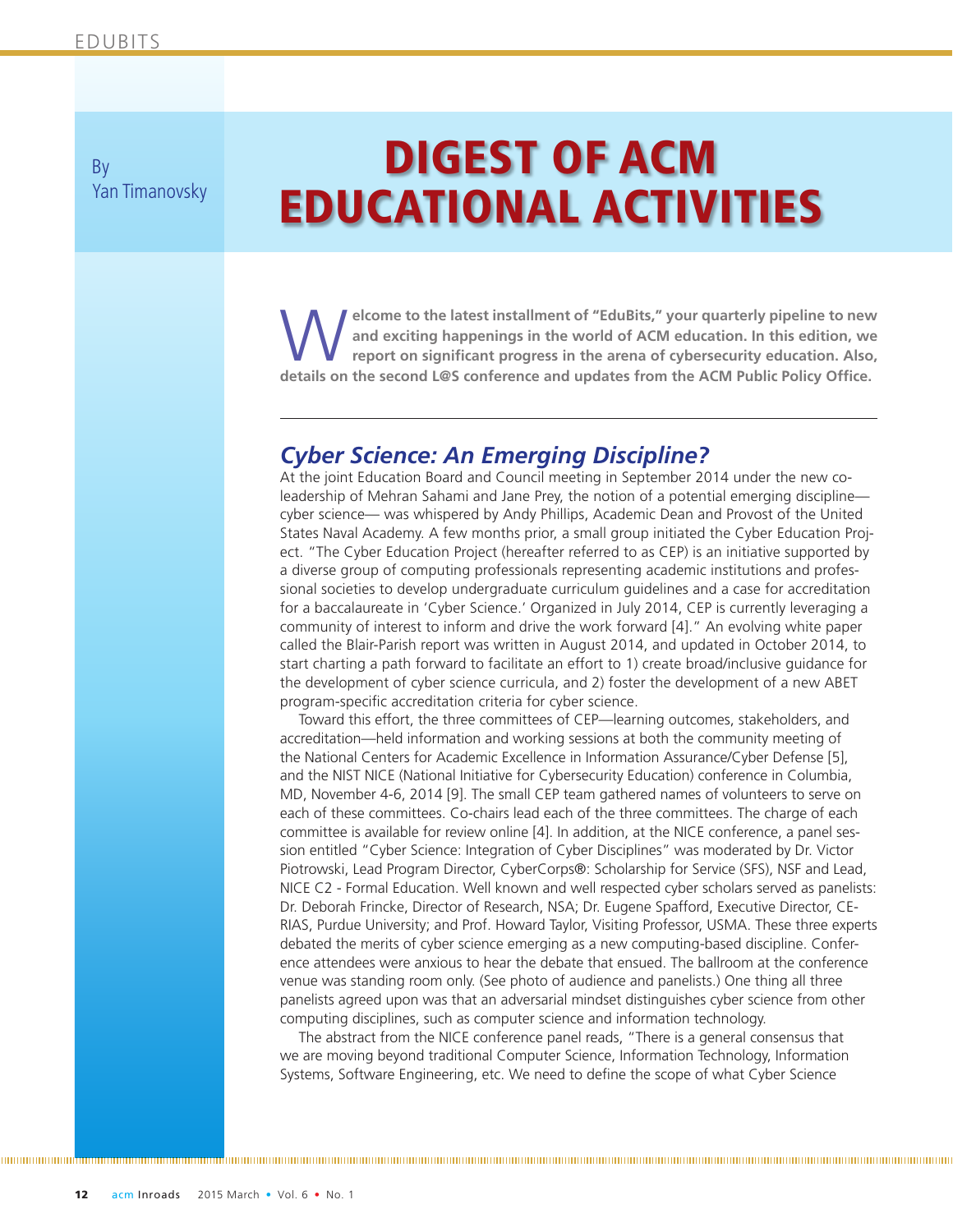means by creating an appropriate taxonomy of cyber-related disciplines and then carving out a new discipline. Successful implementation of cyber risk mitigation requires the development and maintenance not only of technical competencies, but the inclusion of a variety of cyberrelated disciplines. This panel will summarize existing relevant professional community efforts and the need for workforce participants who can successfully navigate the intersection of law,

technology, and business in the cyber environment and to engage more comprehensively in all aspects of cyber planning, defense, privacy, and risk assessment, as well as more meaningful engagement with various regulators and agencies [10]."

A website [4] as well as an interactive community on the Ensemble Computing Portal [5] has been established for the cyber community to keep apprised of the progress being made by the members of the Cyber Education Project. The ACM Education Board and Council continue to discuss ACM's role as a professional society in this potential new discipline, called cyber science at least for the now.



**Elizabeth K. Hawthorne**

## *Second Annual Learning @ Scale Conference Brings Together Computer Scientists and Learning Scientists*

The foremost researchers in the emergent field of Massively Open Online Courses (MOOCs) will gather March 14-15, 2015 in Vancouver, British Canada for the second annual Learning at Scale (L@S) Conference [7]. This conference is intended as a venue to promote scientific exchange of interdisciplinary research at the intersection of the learning sciences and computer science. Inspired by the growth of MOOCs and the accompanying shift in thinking about education, this conference was created by ACM as a new scholarly venue and key focal point for the review and presentation of the highest quality research on how learning and teaching can change and improve when done at scale.

Building on a successful first symposium held in March 2014 in Atlanta, this year's conference is co-located with the 18th ACM Conference on Computer-Supported Cooperative Work and Social Computing (CSCW 2015), offering the two communities a unique opportunity to interact [2]. General Chair Gregor Kiczales (University of British Columbia) and Program Chairs Daniel Russell (Google Inc.) and Beverly Woolf (UMASS Amherst) and their Program Committee have put together an exciting program. The opening keynote will be delivered by Zoran Popovic, Professor and Director of the Center for Game Science at the University of Washington and Founder and Chief Scientist at Enlearn. Peter Norvig, Director of Research at Google, Inc., will give the closing keynote, which will be open to CSCW attendees. Registration is still open. See website for program and other information. [7]

*And now, we turn to Renee Dopplick, ACM Director of Public Policy, for a roundup of major developments in computing education policy.*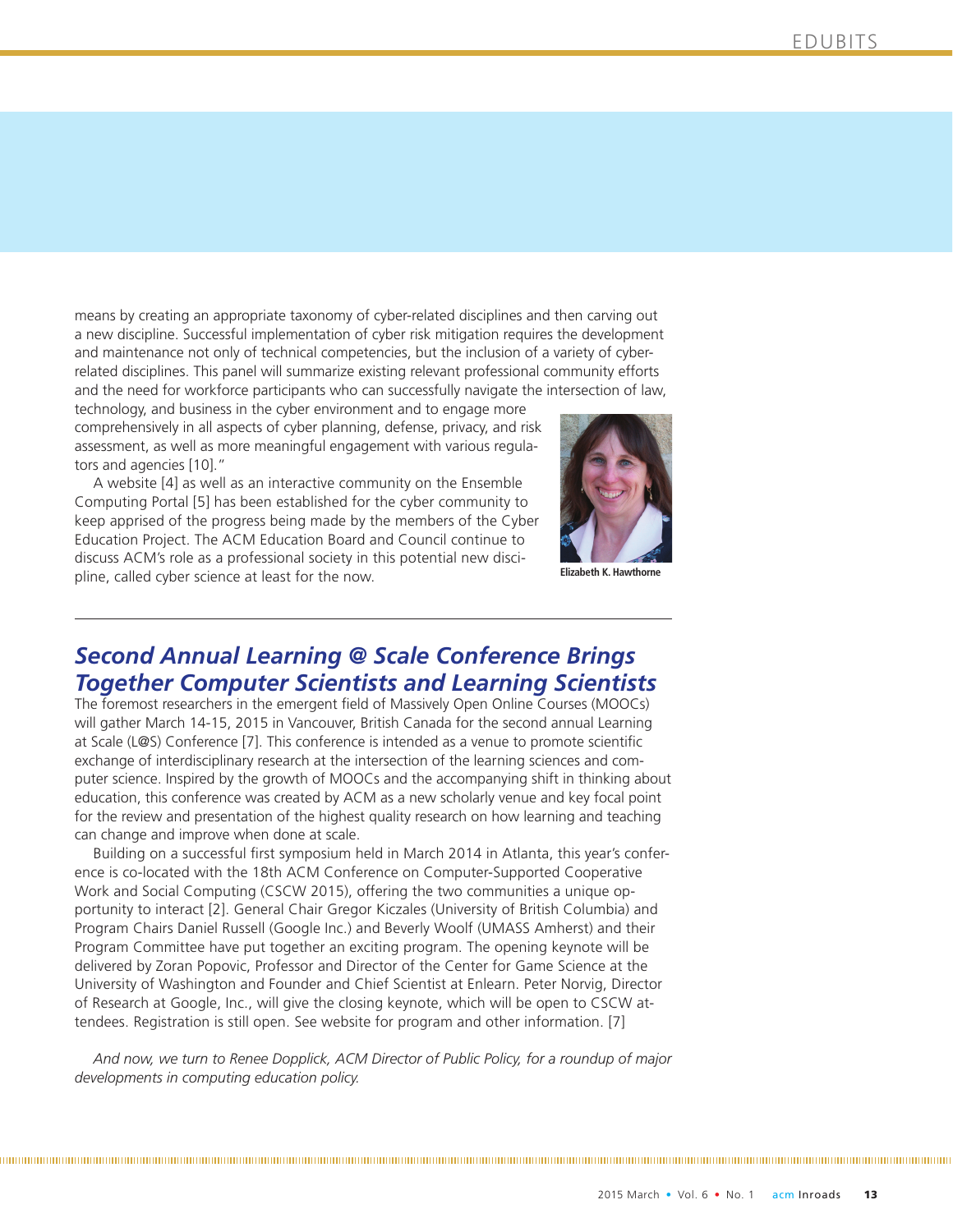## *Global Innovation Index 2014 Rankings of Education Performance and R&D Funding*

Education, investments in research and development, and information technologies are important foundations to a country's economic growth and success in the competitive international marketplace, according to the Global Innovation Index 2014 [6]. The report's theme, "The Human Factor in Innovation," emphasizes the importance of growing a highly educated workforce, creating environments favorable to educating innovators, developing higher education systems, fostering knowledge-based economies, retaining top postsecondary graduates, and fostering inclusiveness in education and in the workforce. Cornell University, INSEAD, and the World Intellectual Property Organization (WIPO), a specialized UN agency, published this annual report, a PDF copy of which is available for download [6].

Overall, the education, research, and knowledge-based economy indicators paint a hopeful picture for future innovation worldwide. The researchers report that they "see signs that the number and geographical spread of students, researchers, and entrepreneurs are rising" despite fiscal cutbacks to education spending in many advanced countries since 2010. They conclude that, "[i]f appropriately empowered, the more abundant and diverse skills and talent available worldwide to drive innovation can prove exceptionally effective."

The researchers report strong levels of research and development funding by the public and private sectors between 2010 and 2012, with the majority of countries continuing to grow research spending through 2014 when compared to the economic downturn in 2009. Going forward, research and development funding is projected to grow in Asia yet remain flat or reduced in the United States and some European countries.

The report provides country profiles, worldwide rankings, data tables with comparisons across countries, and case studies from India, the United Arab Emirates, and Morocco.

### *U.S. Congress—Prospects for Education Legislation, Regulations, and Funding*

The 113th Congress wrapped up its final days by passing a trillion dollar federal spending bill to fund most of the government until the end of September and by passing five bills related to cybersecurity. Provisions in those bills call for continuation of the federal Cyber Scholarship-for-Service program, federally funded research into integrating cybersecurity in the core curriculum of computer science programs and related programs, and initiatives to evaluate and forecast future cybersecurity education programs at all levels.

Looking to break the federal education policy logjams of prior years, the new 114th Congress is ambitiously pursuing major education legislation with expectations of several floor votes this year. The Elementary and Secondary Education Act (ESEA), which would overhaul the No Child Left Behind Act (NCLB), serves as the first bellwether for the extent to which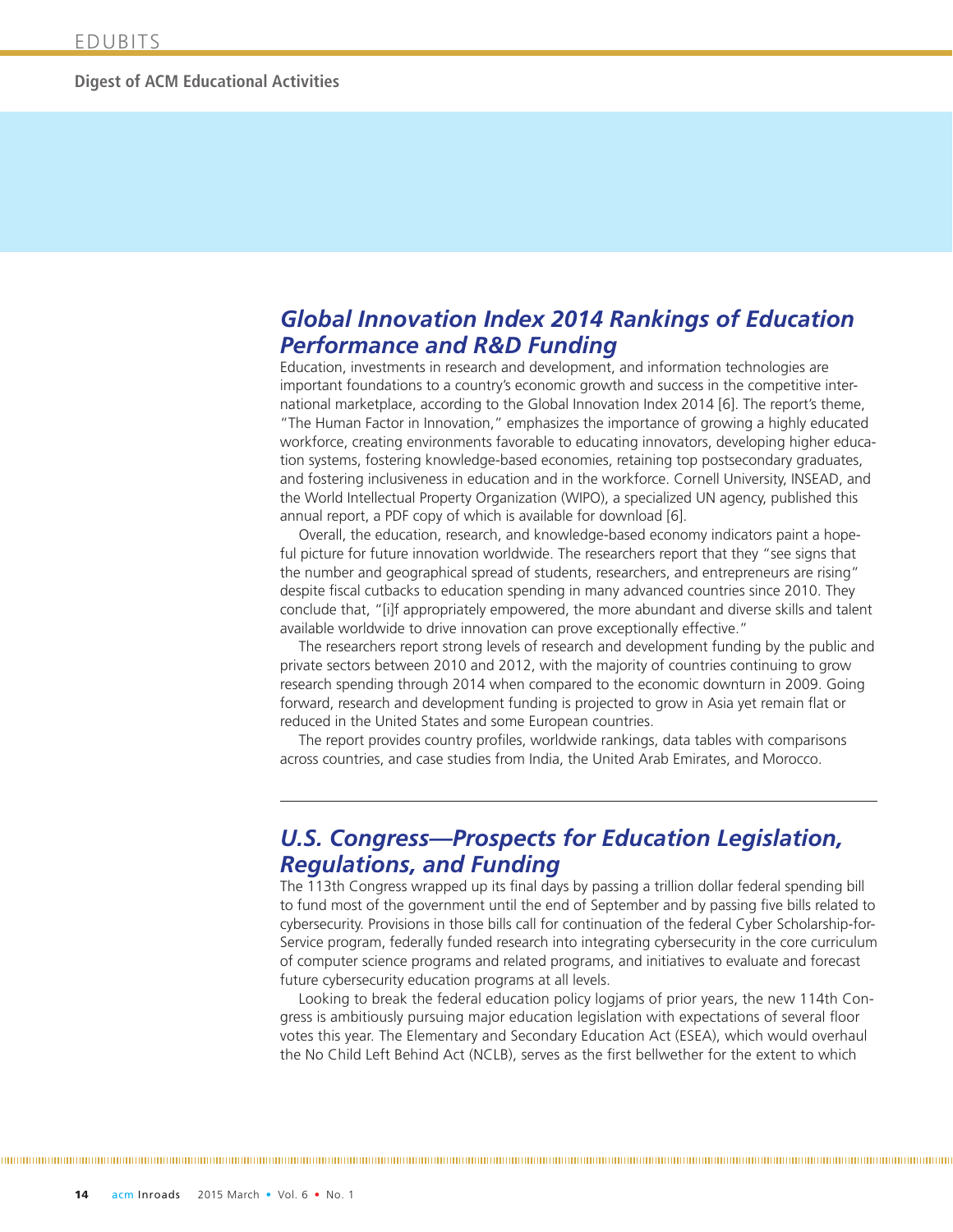bipartisan support can rally behind successfully advancing legislation this year. Congress is also anticipated to consider legislation that would reauthorize the Carl D. Perkins Career and Technical Education Act, the Higher Education Act (HEA), and the America COMPETES Act. Legislators likely will depend on and leverage previously crafted language that was discussed and debated last year. That prior bipartisan consensus-building could help accelerate getting several of these education bills to floor votes this year. These education bills collectively seek to strengthen K-12 education, provide basic and advanced teacher training, stimulate higher education, and foster highly qualified workers. Computing education stakeholders continue to work for having these legislative proposals address computer science and other computing-related education, research, and workforce development initiatives.

The U.S. Department of Education is considering proposed teacher preparation regulations under Title II of the Higher Education Act (HEA). The regulations would require teacher preparation programs to track data on graduates, including job placement and the performance of students taught by those graduates. Teacher Education Assistance for College and Higher Education (TEACH) grants would be linked to the performance of the programs. The draft regulations propose to define "high-quality teacher preparation" and what constitutes a "TEACH Grant-eligible STEM program." The regulations seek to provide greater accountability, transparency, and incentives for better teacher training. In comments submitted to the regulators in February, some associations representing educators, colleges, and universities expressed agreement with the goals generally. Yet, they also expressed a number of concerns that the new regulations could: negatively impact the delivery of teacher preparation programs; raise the costs beyond the capacity of states or institutions to implement them; have a disproportionate impact on minority-serving institutions; link teacher prep student aid to the program's performance rather than the student's financial need and the institution's accreditation; and potentially lead to fewer specialized educators entering into the teaching profession.

STEM (science, technology, engineering and mathematics) education and computing research and development made gains in the spending bill for federal fiscal year 2015 passed by Congress in December. Among the gains, Congress authorized an increase in funds for the National Science Foundation, new funds for state grants to improve teacher quality, additional funds for 21st Century Community Learning Centers, and new funds for a program to examine and develop models of intervention for improving K-12 STEM education and undergraduate programs. Despite these gains, long-term federal funding for STEM education and computing research and development remains uncertain. If sequestration restarts in fiscal year 2016, federal appropriators will be looking for ways to achieve substantial savings from annual discretionary spending, including from federal investments in education and scientific research. The Office of Management and Budget already has told federal agencies to cut at least 2% from their fiscal year 2016 budget requests. To keep the United States on a path to economic recovery, policy leaders will need to find the right balance between reducing the debt and investing public funds to grow education and R&D programs, both of which are vital to innovation-based growth.